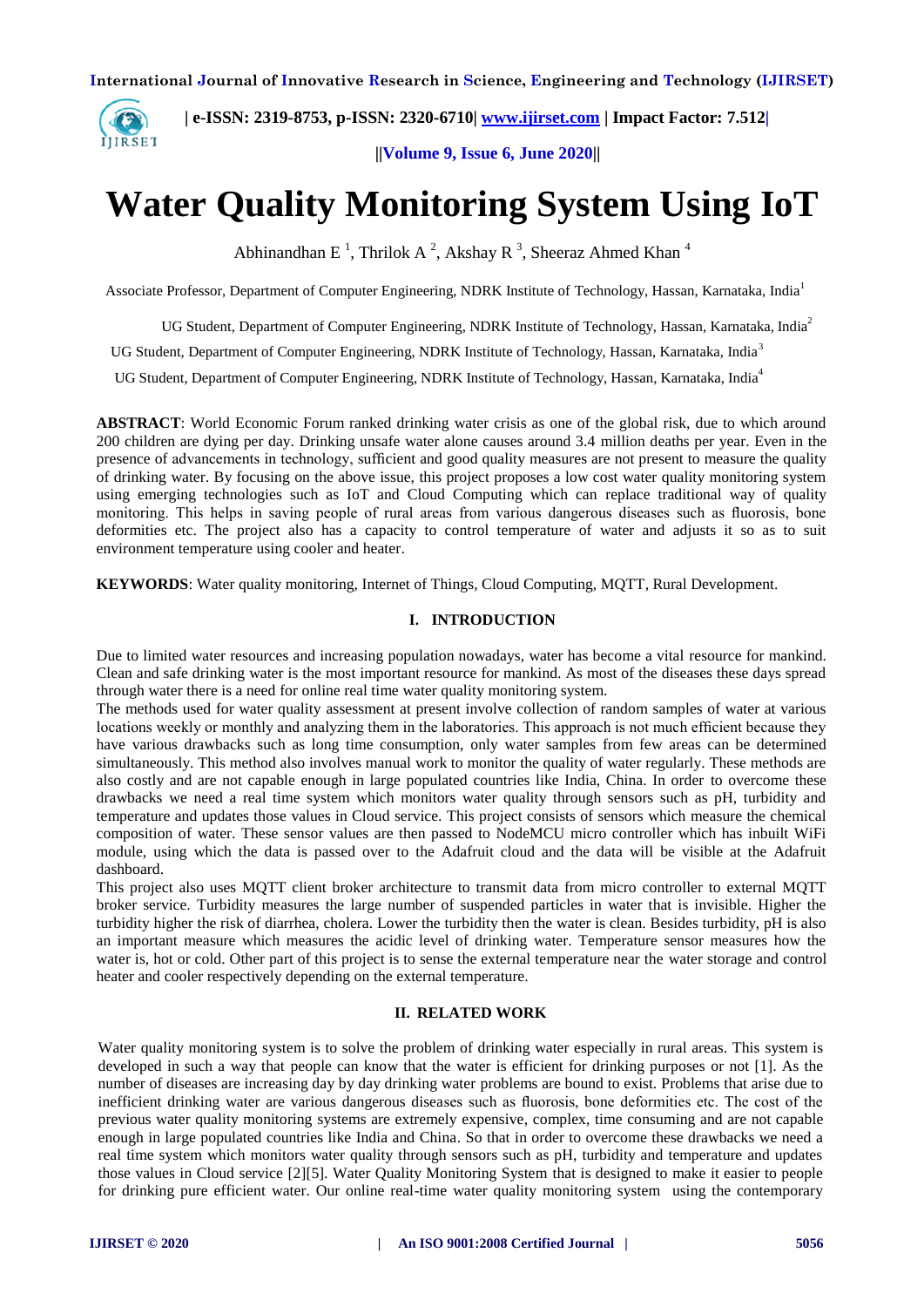

 **| e-ISSN: 2319-8753, p-ISSN: 2320-6710| [www.ijirset.com](http://www.ijirset.com/) | Impact Factor: 7.512|**

### **||Volume 9, Issue 6, June 2020||**

technologies such as IoT and cloud computing will be able to solve one of the basic and emerging problem of human survival to certain extent [3]. All the previous water quality detecting models were built by using heavy computing devices such as Raspberry Pie, whereas this paper uses NodeMCU which is light weight and also cost effective. This project also focuses on usability besides water quality monitoring. For usability we are controlling water temperature by using Heater and Cooler so as the users get water suitable to the climatic conditions. This project also includes Real time access to data visualization for authorized users[4][6].

## **III.METHODOLOGY**

In this proposed work, the main aim of this work is to detect the turbidity of the water and check whether the water is suitable for drinking or not. This project consists of all the sensors such as Turbidity sensor, Temperature sensor and actuators such as heater or cooler. The quality of the water is detected using the turbidity sensors. Turbidity measures the large number of suspended particles in water that is invisible. To ensure reliable communication between devices and cloud we choose WiFi as connecting technology such that there is reliable delivery of messages across the network. The sensor values are then passed to NodeMCU micro controller which has inbuilt WiFi module. For data accumulation we are using Adafruit cloud to store the data on cloud servers which ensures reliability and cost effective. This makes data accessible to other devices outside Adafruit who have access to data and then the data will be visible at the Adafruit dashboard for data analysis and visualization part of data. By using these features, our model also helps in keeping the water at a constant temperature with respect to the outer environmental temperature using Heater and Cooler. The algorithm used for controlling the temperature is Adjusting temperature algorithm.

#### **IV.EXPERIMENTAL RESULTS**

 Figure.1 shows the Hardware Components of Water Quality Detection Module. It consists of Arduino uno, Turbidity sensor, DS18B20 External and Internal temperature sensors, Heater and Cooler.



Figure.1 Hardware Components of Water Quality Detection Module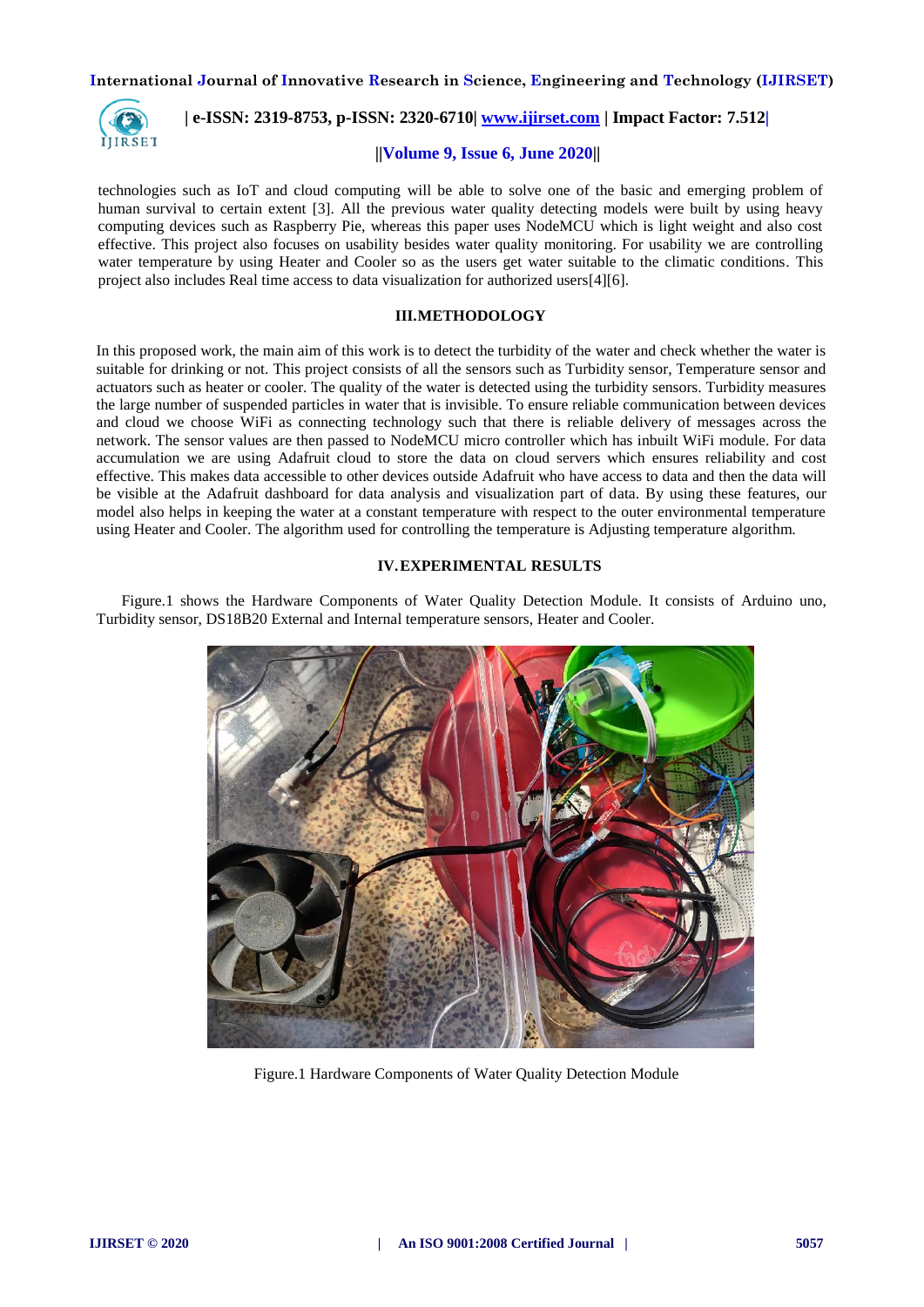

 **| e-ISSN: 2319-8753, p-ISSN: 2320-6710| [www.ijirset.com](http://www.ijirset.com/) | Impact Factor: 7.512| ||Volume 9, Issue 6, June 2020||** 

Figure.2 shows the working Model of Water Quality Monitoring System using IoT.



Figure.2: working Model of Water Quality Monitoring System using IoT

Figure.3 shows the Data visualization and data displayed on Adafruit dashboard using WiFi through Cloud Computing.



Figure.3: Data visualization and data